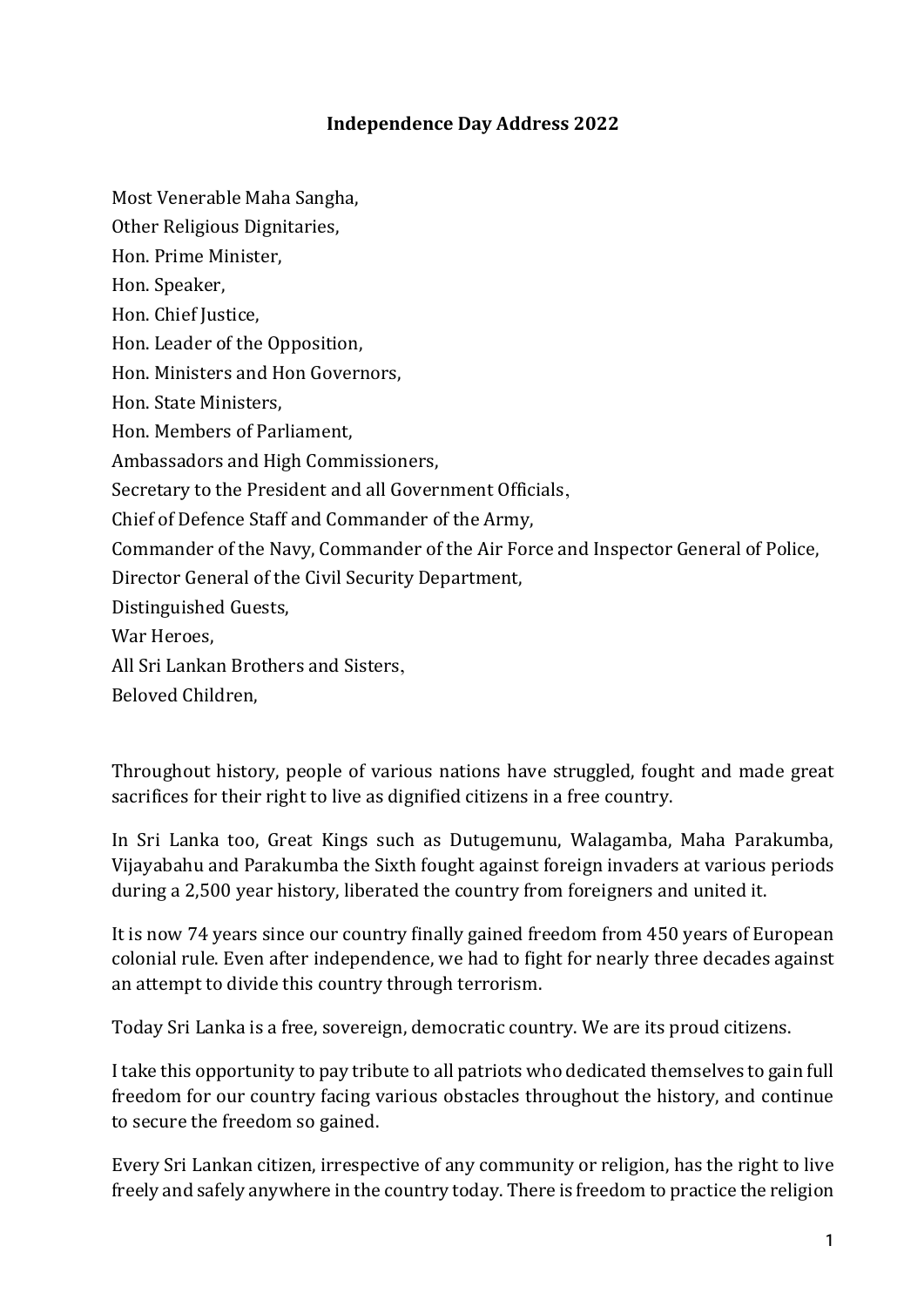of their choice. There is freedom to hold independent opinions and express ideas. There is full media freedom in the country. Sri Lankan citizens have the freedom to elect their representatives through a fully democratic mechanism, and for those interested, to engage in the political process and governance.

This is a cause for joy and pride for all of us.

As people of a free and democratic country, all of us have rights as well as responsibilities.

The greatest benefit from freedom is when everyone fulfils their duty to the country. It is not appropriate to speak of rights only, whilst forgetting responsibilities.

The freedom of a country is most meaningful when it is strong in social, political and economic spheres. As much as a government, the people too have the right to actively contribute towards this.

When steering the country in the right direction, we know that the support of each and every person in the country cannot be expected. We are not ready to abandon our plans for the country's future prosperity by looking upon those who will not change. Our objective is to do what is right by the country, and not to please everyone.

We can make our way forward successful only with a positive attitude that looks optimistically towards the future. We can surmount the challenges we meet only if we dedicate ourselves to a victorious journey.

Pessimists do not change the world. They do not even have the capacity for it. Those who habitually criticize without proposing a solution to a problem do not have a vision for the future.

A nation's leader has to constantly face many difficulties, calamities, problems and challenges. Leading a team towards a vision is not easy. Changing the existing ways, no matter how good the intention is not easy either. On certain matters, both local and foreign forces organise against us. Sometimes it may seem that everything that happens around you is conspiring against you.

What the people expect from leaders is to manage all these crises and take the country forward, but not to escape from problems. We have the positive mindset needed for that. I am always ready to provide the necessary leadership to overcome any challenge facing the country.

The world has been changed, and will be changed by those people with positive ideas, who dream of a future with optimism and strive to make it a reality. We see this throughout the history.

Social progress in all developed nations has been possible due to the positive thoughts of their leaders and the people.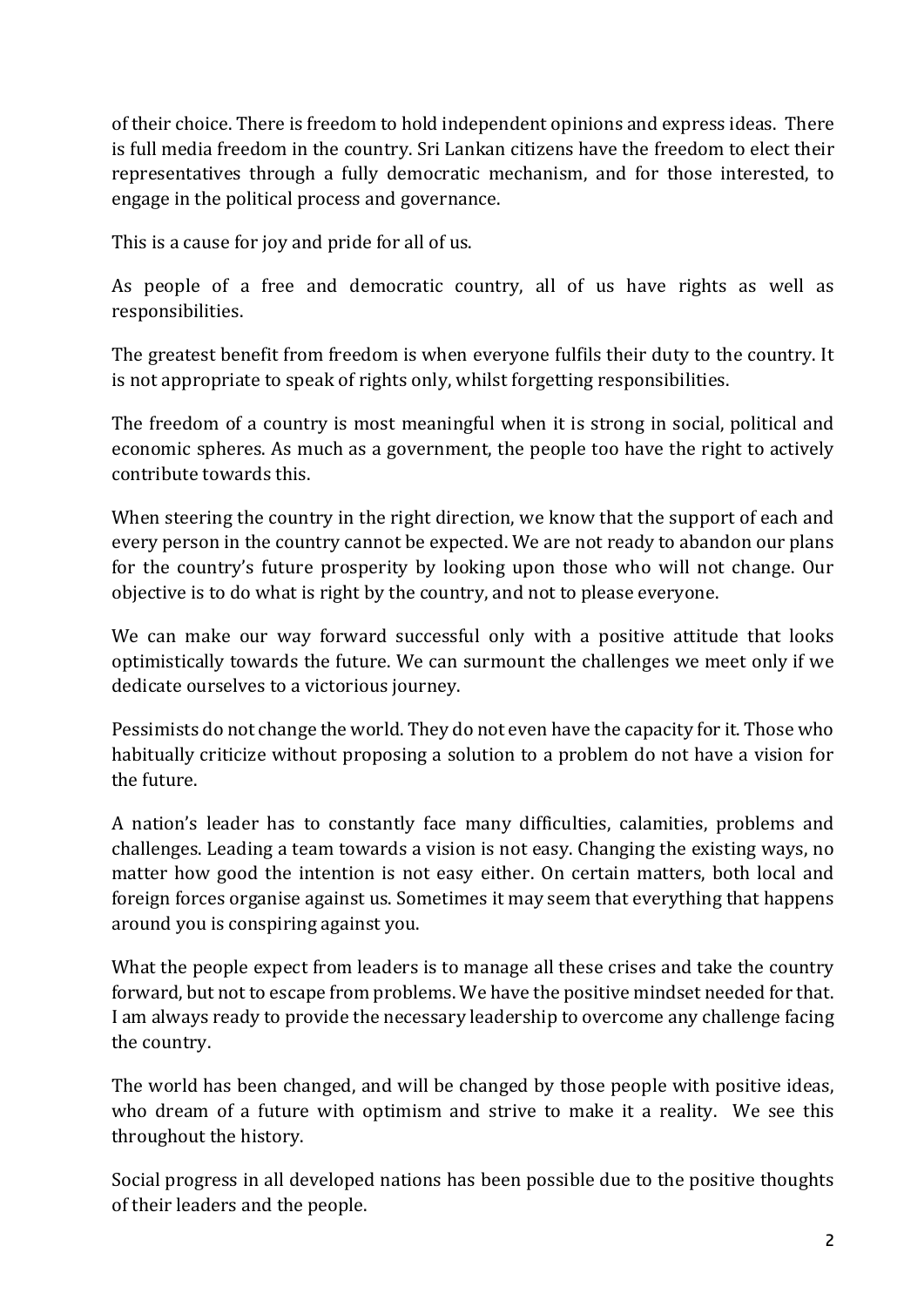Our own kings in the past built vast stupas such as *Ruwanweliseya*, *Jethavanaramaya* and *Abhayagiriya* in this same positive attitude. We had an excellent irrigation technology that created *Minneriya* Tank, *Kala Wewa*, *Parakrama Samudraya* and *Yoda Ela*. Cities such as Sigiriya still mesmerize the world. Sri Lanka was a famed naval hub in the ancient world. If we were able to accomplish such feats then, we ought to be able to compete with the world in the future as well.

The most important criterion for this is the belief in ourselves.

Difficult times do not last forever. People of great resolve are needed to face difficult times. Anyone who demoralizes another is not doing any good to the society at this moment. Therefore all of us have an enormous responsibility to build a positive attitude in the country to face these crises successfully.

We have faced critical problems in the recent history as well, and found solutions. When pessimists maintained that terrorism could never be defeated in war, brave military leaders like General Denzil Kobbekaduwa and General Vijaya Wimalaratne instilled the positive attitude in their men that terrorism can in fact be defeated. Later, under the right political leadership, we were able to vanquish terrorism in as little as 3 ½ years because we had belief in our own capabilities.

None of the crises we experience today are long-term problems. We can find solutions to them with an optimistic approach. There is a role that each of us can play to expedite this process. We must all endeavour to do our utmost for the country by fulfilling our responsibilities in a proper manner.

We realized early on that the only solution to control of Covid-19 pandemic was vaccination. Hence we have been able to provide both vaccine doses to over 85% of the targeted population, control the disease and resume normal community life. By now, all vaccine doses required to administer the booster to the people have been imported to Sri Lanka.

Rather than go back many years into the past searching for reasons for the economic problems that the country faces today, what is more relevant is to find both short and long-term solutions for such. This is what we as a government is focused on.

We need to improve all three sectors of agriculture, industry and services in order to strengthen the economy of Sri Lanka. Special attention must be paid on ways and means to enhance export revenue whilst encouraging local production. While our national policies are very clear on this stance, there should be more active participation in all sectors in implementing them.

Investment is an essential factor in the development process of our country. While the government is constantly working to encourage investments, we need both local investments as well as foreign investments. Foreign investment is especially important for large scale projects, industries requiring modern technological know-how and new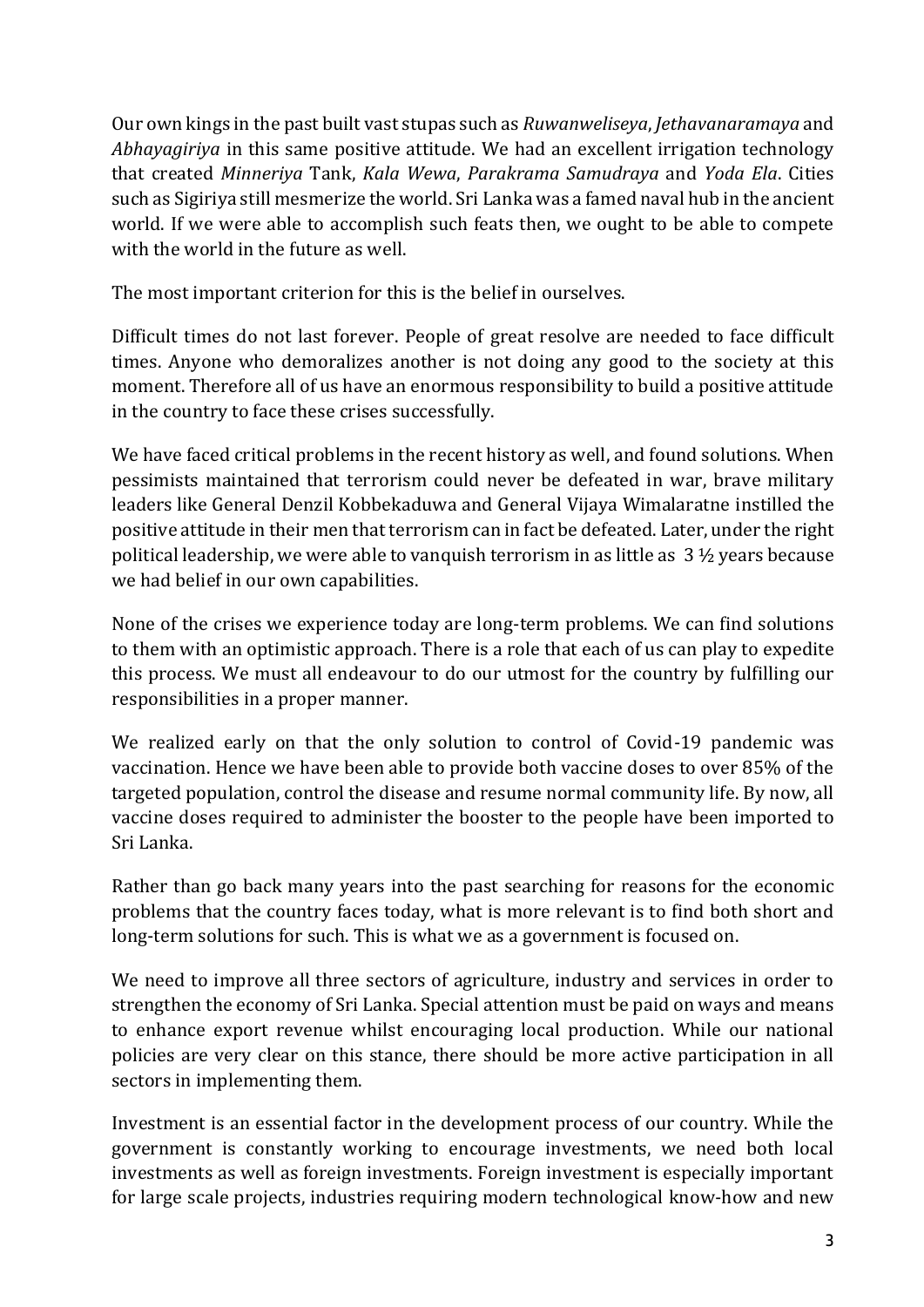ventures that open up global market opportunities for us. People need to be more vigilant of those who attempt to propagate incorrect public opinion against foreign investments, based on political motives.

We cannot accelerate economic development without encouraging entrepreneurship and removing obstacles faced by entrepreneurs. We have a responsibility to be more respectful and friendly to entrepreneurs who start their own businesses amidst various vulnerabilities and provide employment and income opportunities for others as well. Government officials should fully understand the contribution of entrepreneurs to the country's development and provide all assistance they require expeditiously within the legal framework. By preventing major delays in business registration and investment approvals, we can mobilize the entire economic process in the country.

A number of education reforms are taking place in the country to create a more productive citizen. Every child completing school education must strive to develop a skill or industry that can contribute to the country's economic process. One must try to enhance knowledge in the chosen sector and also acquire professional qualifications if possible. In this manner, you have the opportunity to directly contribute to the country's economic process.

The people who shed their sweat in farmlands, factories and workplaces make an active contribution to the country's economy. I pay my respects to all of them.

Expatriate Sri Lankans who provide foreign exchange to the country are a major resource to us. We have not forgotten how they came forward for the country in the recent past and supported us making great sacrifices. We greatly appreciate their regular contribution to energize our economy. I invite all expatriate Sri Lankans to invest in their homeland. This will enable you to continue to actively contribute to building the future of the country.

If we are to win over the challenges before us and accomplish our future goals successfully, then all of us have to make a change. We all have to make some sacrifices towards it. As the President of the country, I am ready to set the necessary example for it. I am already doing this to the best of my ability. I ask all Ministers, Parliamentarians and other politicians to act in an exemplary manner for the country at all times. If you set this example to the people, then the majority of the people will follow you.

Forces against a national leadership that values our indigenousness and protects the country's sovereignty are subtly misleading the people through various false propaganda. I urge the people of this country to always act prudently. No one can mislead the people if they make inquiries based on fact, ascertain the truth and make decisions.

I have pledged as the Head of State to always protect the freedom won for the future generations, and to safeguard the unity, territorial integrity and sovereignty of this country. We will always abide by that pledge.